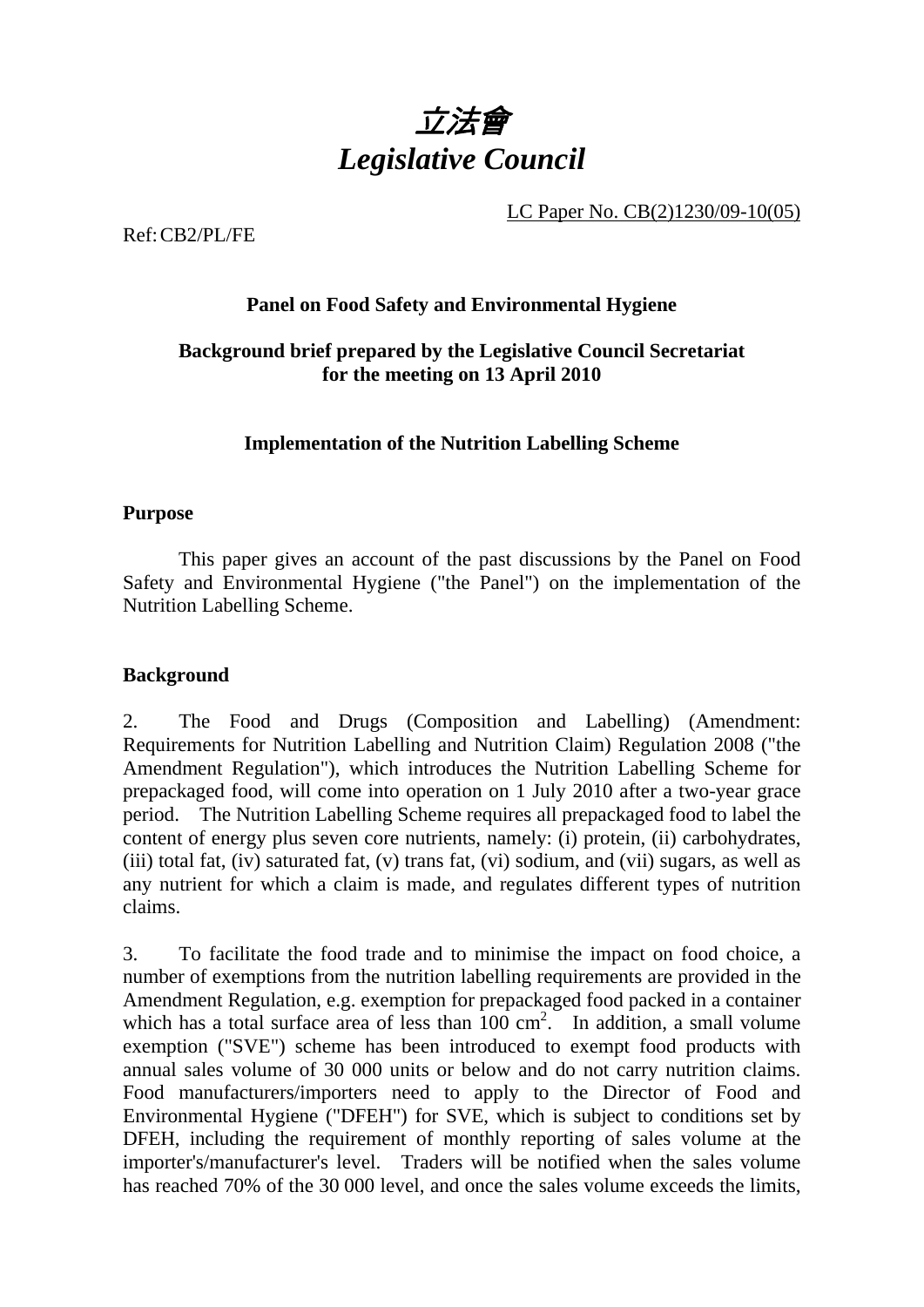i.e. 30 000 units per year, all food items currently being put on the market will have to be labeled in accordance with the legal requirements within 30 days. Sales volume refers to those at the manufacturer or importer level, i.e. number of units that were sold to the retailers or distributors, and does not refer to those actually sold out by the retailers to the ultimate consumers.

## **Past discussion**

4. On 22 June 2009, the Administration briefed the Panel on the actions taken by the Administration in preparation for implementing the Nutrition Labelling Scheme. A total of 14 deputations also attended the meeting to give views on the matter.

5. Members were advised that in response to the trade's request to grant approval to all products eligible for SVE by the end of 2009 as certain major retailers would not accept delivery of products that did not comply with the Nutrition Labelling Scheme from 1 January 2010, the Centre for Food Safety ("CFS") of the Food and Environmental Hygiene Department planned to proceed with the special arrangements as follows -

- (a) application forms would be available in mid-August 2009 and CFS would begin processing SVE applications on 1 September 2009;
- (b) applications would be processed on a first-come-first-served basis. CFS would respond to the applications as soon as possible, and for applications submitted before 31 October 2009, the applicants would be informed of the result no later than 18 December 2009, provided that all necessary information was submitted; and
- (c) successful applicants would be required to pay the exemption fee within a specified period in July 2010 for the exemption to take effect on 1 July 2010.

In order to have an overview of the impact of the Nutrition Labelling Scheme on the availability of prepackaged food in the market, CFS would commission an independent consultant to conduct several market surveys before and after the commencement of the Scheme. The first survey would begin before October 2009.

6. Members were further advised that subject to the Panel's support, CFS was willing to consider giving more time to retailers, beyond the normal 14 days, to provide explanation as to why the information in the nutrition labels of the food products they offered for sale fell outside the tolerance limits and/or why the nutrition claims contained in the products concerned did not conform with the stipulated conditions for nutrition content claims, at the early commencement stage of the Amendment Regulation, before ordering them to take the food concerned off the shelves if their explanation was deemed unsatisfactory by CFS.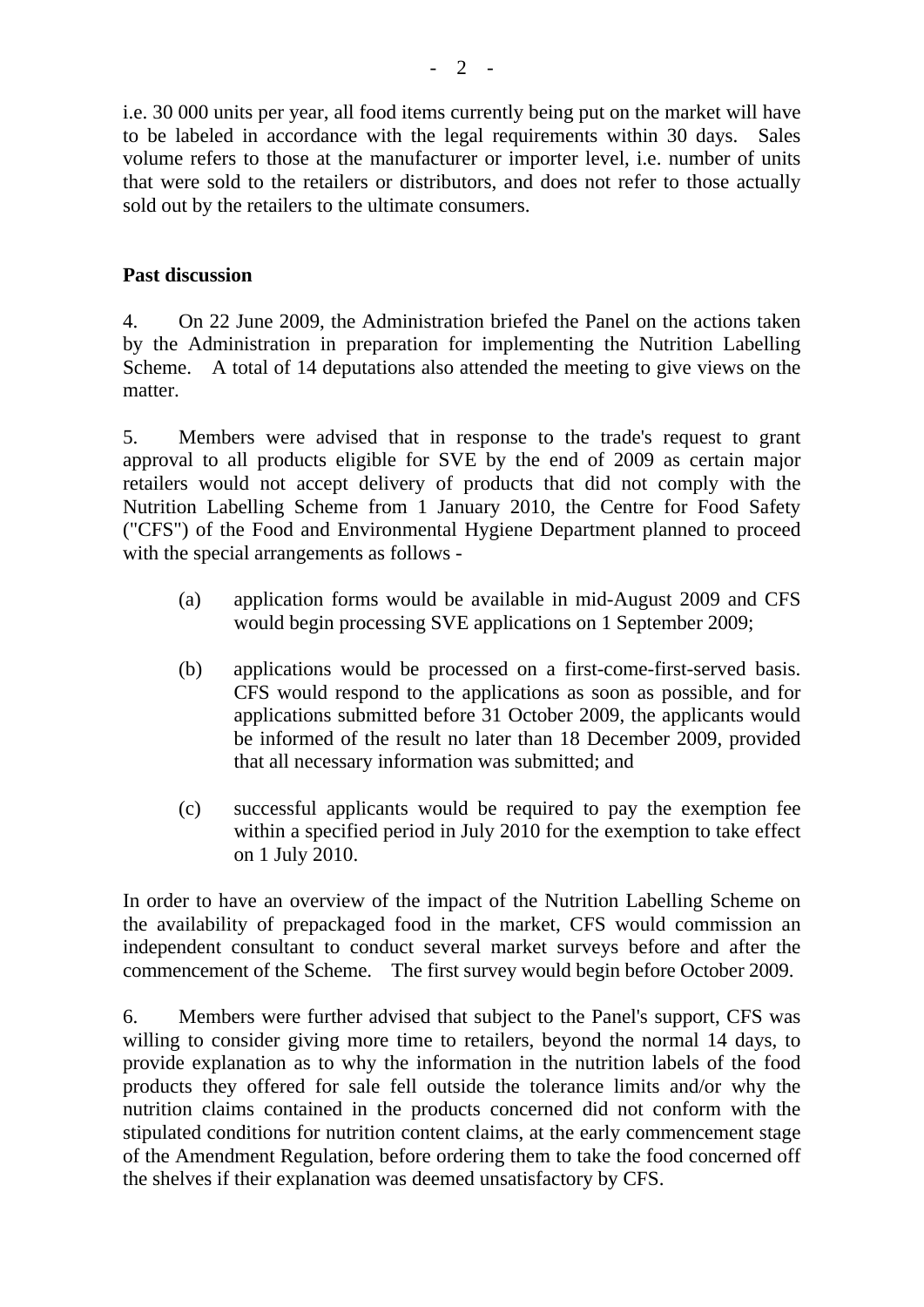7. Concern was raised about the capacity of the local laboratories to provide quality nutrient testing service.

8. The Administration advised that there were currently at least seven local laboratories that were capable of providing nutrient testing service, and CFS had been keeping close liaison with these laboratories, in order to keep in view the market situation. According to the latest feedback from these laboratories, their current workload for nutrient testing was below their maximum capacity and they were able to provide laboratory testing service for energy, the seven core nutrients, and some other nutrients, e.g. dietary fibre, cholesterol, vitamins. The laboratories also indicated that they would enhance their capacity or send testing requests to their Mainland/overseas partners should the demand for service increase. To encourage more local accredited laboratories to explore providing quality nutrient testing service, CFS had co-organised with the Hong Kong Accreditation Service a special seminar on the nutrition labelling test methods in April 2009.

9. On whether CFS would accept test results performed by overseas laboratories using internationally recognised nutrient testing methods, the Administration advised that it was not possible to do so as all Hong Kong laws, including the Amendment Regulation, required the test results from the Government Laboratory ("GL") for enforcement.

10. Regarding the complaints made by some trade representatives about the wide discrepancies in the results of nutrition tests conducted by local private laboratories, the Administration considered that this might be due to the fact that the laboratories concerned did not adopt the appropriate testing methods which were elaborated in the "Method Guidance Notes on Nutrition Labelling and Nutrition Claims", or had done so but failed to faithfully adopt all the testing procedures in order to lower costs and/or shorten testing time. CFS attached great importance to the quality of nutrient testing service provided by private laboratories. In this connection, an experience sharing session on nutrient testing for local laboratories would shortly be held by GL. Local laboratories encountering difficulties in analysing certain food matrices should get in touch with CFS as soon as possible to overcome the technical problems.

11. Hon Vincent FANG urged CFS to allow food products which had obtained exemption status under the SVE scheme to retain nutrition claims, so as to assist consumers in making informed food choices and avoid making Hong Kong a laughing stock to the international community if the nutrition claims on these food products had to be blackened out. The Administration pointed out that to allow such was against the legislative intent of the Amendment Regulation and would undermine consumers' rights. To avoid blackening out the nutrition claims on food labels, the trade might wish to re-design the packaging of those food products which they wished to seek exemption under the SVE scheme.

12. In response to the retailers' request on allowing them to continue to sell those food products which were exempted from nutrition labelling under the SVE scheme after the sales volume of the food concerned had exceeded the 30 000-unit